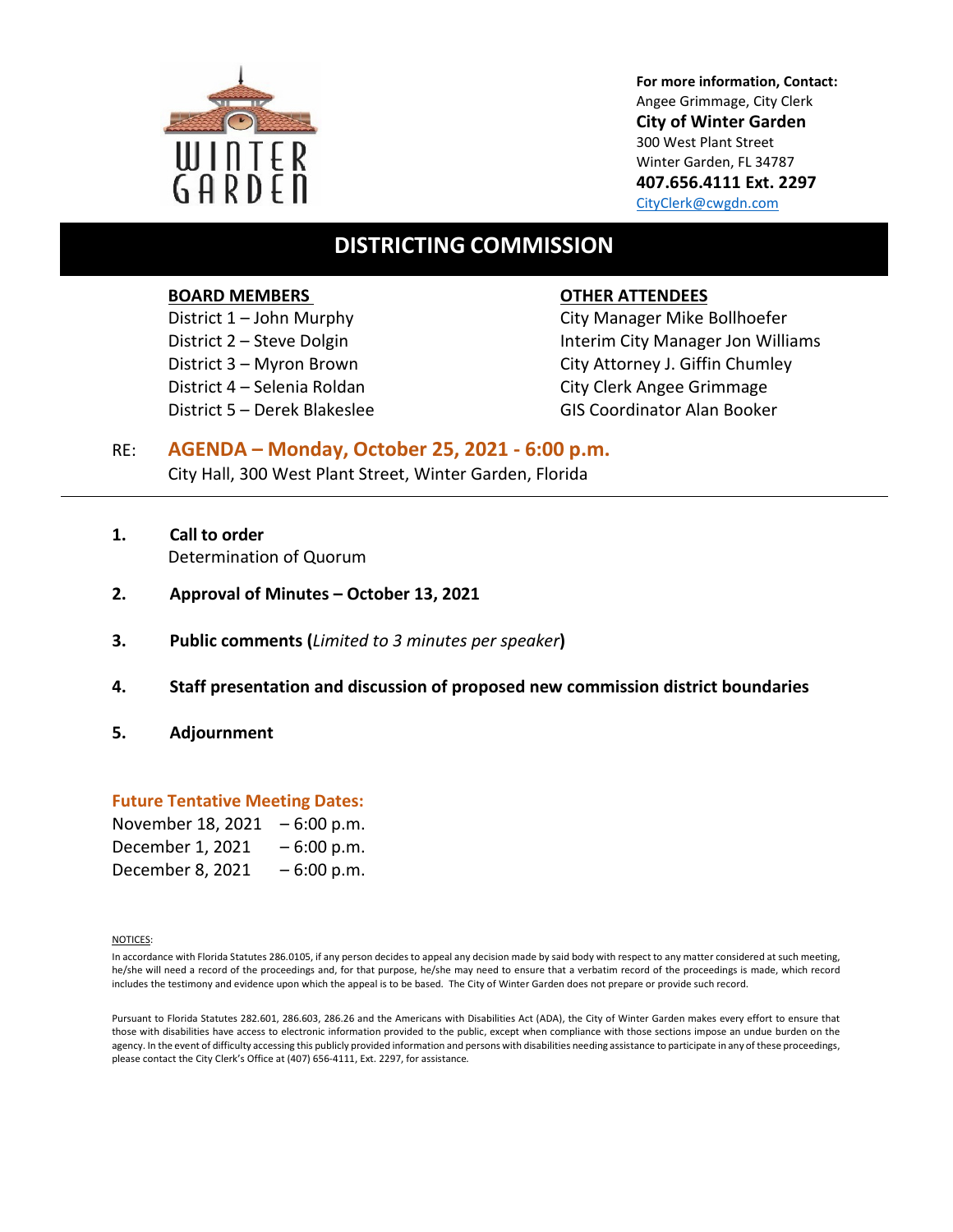

# City of Winter Garden **DISTRICTING COMMISSION** MEETING MINUTES **October 13, 2021**

A **REGULAR** meeting of the City of Winter Garden Districting Commission was called to order by Assistant City Manager Jon Williams at City Hall, 300 West Plant Street, Winter Garden, Florida on Wednesday, October 13, 2021 at 6:00 p.m.

# **MEMBERS PRESENT OTHERS PRESENT**

District 5 (At-large) – Derek Blakeslee, Chair Assistant City Manager Jon Williams District 2 – Steve Dolgin, **Vice-Chair** City Attorney J. Giffin Chumley District 3 – Myron Brown City Clerk Angee Grimmage District 4 – Selenia Roldan GIS Coordinator Alan Booker

| MEMBERS ABSENT: District 1 - John Murphy                          |
|-------------------------------------------------------------------|
| <b>ALSO ATTENDING:</b> Orange County GIS Coordinator Mason Guinto |
| Orange County League of Women Voters Susan Adams                  |

# **1. Call to Order** Determination of quorum was established.

# **2. Welcome and introductions**

Assistant City Manager of Public Services Jon Williams welcomed everyone to the first meeting of the Districting Commission. He addressed the purpose of the Districting Commission and efforts to keep City Commissioners in their districts, maintain that the City's boundaries as contiguous and compact, maintaining continuity, striving for equality in population, maintaining racial fairness, maintaining partisan fairness, and maintaining District 3. Mr. Williams then recognized all attending Districting Commissioners, the City Attorney and staff to introduce themselves.

# **3. Selection of Chairperson and Vice-Chairperson**

The Districting Commission discussed selections for Chairperson and Vice-Chairperson.

# **Motion by Districting Commissioner Roldan to appoint Derek Blakeslee as Chairperson and Steve Dolgin as Vice-Chairperson. Seconded by Districting Commissioner Brown and carried unanimously 4-0.**

The Districting Commission discussed potentially having a separate meeting for the public to review proposed maps; it was noted that the public would have an opportunity for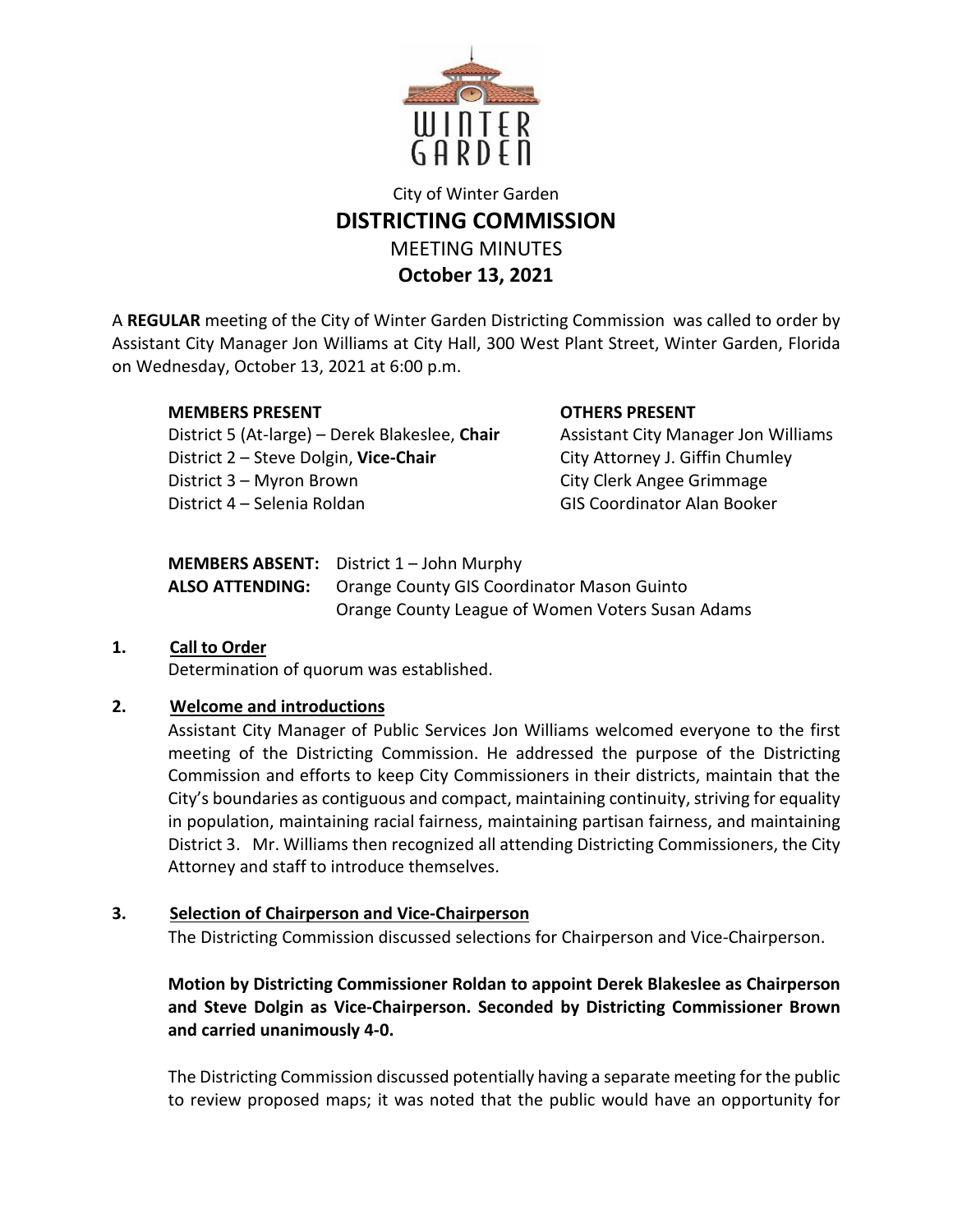City of Winter Garden - Districting Commission October 13, 2021 Page 2 of 4

> comments at all meetings. There was also discussion on potential future meeting dates, content to be covered, anticipated timelines and presentation to the City Commission. There was discussion on the purpose and duties of the Districting Commission with emphasis on decisions for setting boundaries and maps for all four districts. It was noted that the Districting Commission does not have the authority to form new districts.

> There was discussion and clarification on the source of the data and population numbers for each district to be reviewed. Assistant City Manager of Public Services Williams distributed and noted maps made available for review, showing existing boundaries and a proposed map as a starting point.

## **4. Sunshine law and criteria for considering new district boundaries**

City Attorney J. Giffin Chumley provided a PowerPoint presentation (Attached - **Exhibit A**) regarding Sunshine law and criteria for considering new district boundaries. Mr. Chumley indicated that he would cover items for the board members, especially those never having been seated on a public board. He proceeded to cover the Sunshine Law, public records law and guidelines for the redistricting function. Mr. Chumley also addressed the Equal Protection Clause of the United States Constitution, Voters Rights Act of 1965 and Section 25 of the City's Charter. Copies of the presentation were distributed.

#### **5. Establish regular meeting schedule – tentative hearing dates and times**

*This item was addressed later in the meeting after Item 6.*

There was discussion on the next meeting and potential future meeting dates in consideration of completing the task within the 120-day requirement. After some discussion on when the City Hall Chambers would be available for meetings, the following tentative dates were selected: Cortober 27, 2021 6:00

| OCTODER 27, 2021  | 6:00 p.m. |
|-------------------|-----------|
| November 18, 2021 | 6:00 p.m. |
| December 1, 2021  | 6:00 p.m. |
| December 8, 2021  | 6:00 p.m. |

There was discussion on whether remote attendance would be an option and the definition of a quorum was noted as meaning physical attendance. There was discussion on map options only being distributed and received at the meetings. City Attorney Chumley cautioned that when considering other methods of receiving information outside of the meetings could potentially violate Sunshine Laws.

## **6. Adoption of rules of procedure**

There was discussion on numbering maps as they are presented to the Districting Commission; noting Map 1 as the City proposed starting point and Map 2 as that presented by Districting Commissioner Dolgin. It was noted that unless a map is presented and adopted for consideration for further discussion, it would not be counted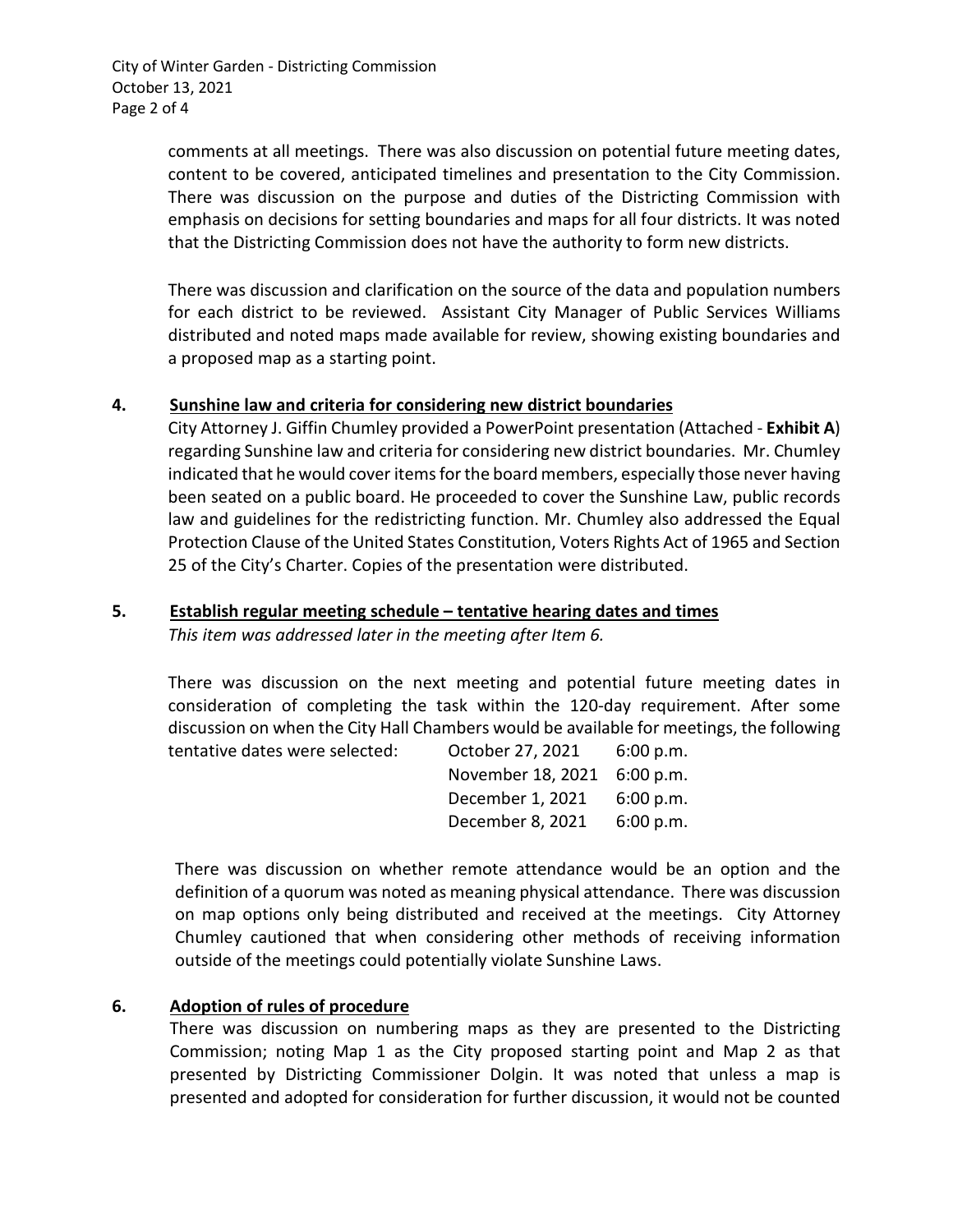City of Winter Garden - Districting Commission October 13, 2021 Page 3 of 4

> as an official submission. Discussion ensued as to any work done with City GIS Coordinator Alan Booker and official map submissions.

> There was discussion on the group reviewing maps individually, as a group, staff providing block information and online available software programs. Also discussed were potential issues with making certain information public. Other discussions related to challenges with software programs not allowing blocks to be broken and potential re-estimation issues. It was noted that any staff items sent to a member should be sent through the City Clerk's office as part of the Districting Commission's correspondence for distribution to all members. Potential use of a portal and/or file transfer program was also discussed.

> City Attorney Chumley noted that any information should be shared at the meeting, made a part of the record, and made available to the public through the City Clerk's office.

> Districting Commissioner Brown inquired of supporting Census data relating to the existing demographic makeup being shared with the Districting Commission. Discussion ensued on staff providing demographic breakdown information related to race, ethnicity, and age. It was noted that partisan affiliation was not a factor with this all being nonpartisan. There was discussion on ethnicity, the concept of cracking in politics, equal representation, related past litigation, history relating to minority/majority districting, and current data. There was discussion on demographic breakdowns for all maps presented. Also discussed were efforts to refrain from break up blocks, core constituency, neighborhoods and an overall effort to preserve the integrity of the districts.

> There was discussion on items submitted by Districting Commissioner Dolgin. It was noted that a copy should also be sent to Districting Commissioner Murphy for review. The Districting Commission discussed reviewing information presented and preparations for possible live review of maps at the next meeting.

> *The Districting Commission discussed their meeting schedule at this point in the meeting.*

There was discussion on City GIS Coordinator Booker providing demographics for the proposed and existing maps for distribution to the Districting Commission for review.

## **7. Public Comments**

Districting Commissioner Blakeslee opened the public hearing.

Bruce Schobel, City resident, addressed concerns regarding district boundaries, which may run down the middle of streets versus Homeowner's Association (HOA) boundaries, which do not. He indicated that these HOA boundaries could oftentimes run down backyards and inquired as to which choice would win. City Attorney Chumley responded